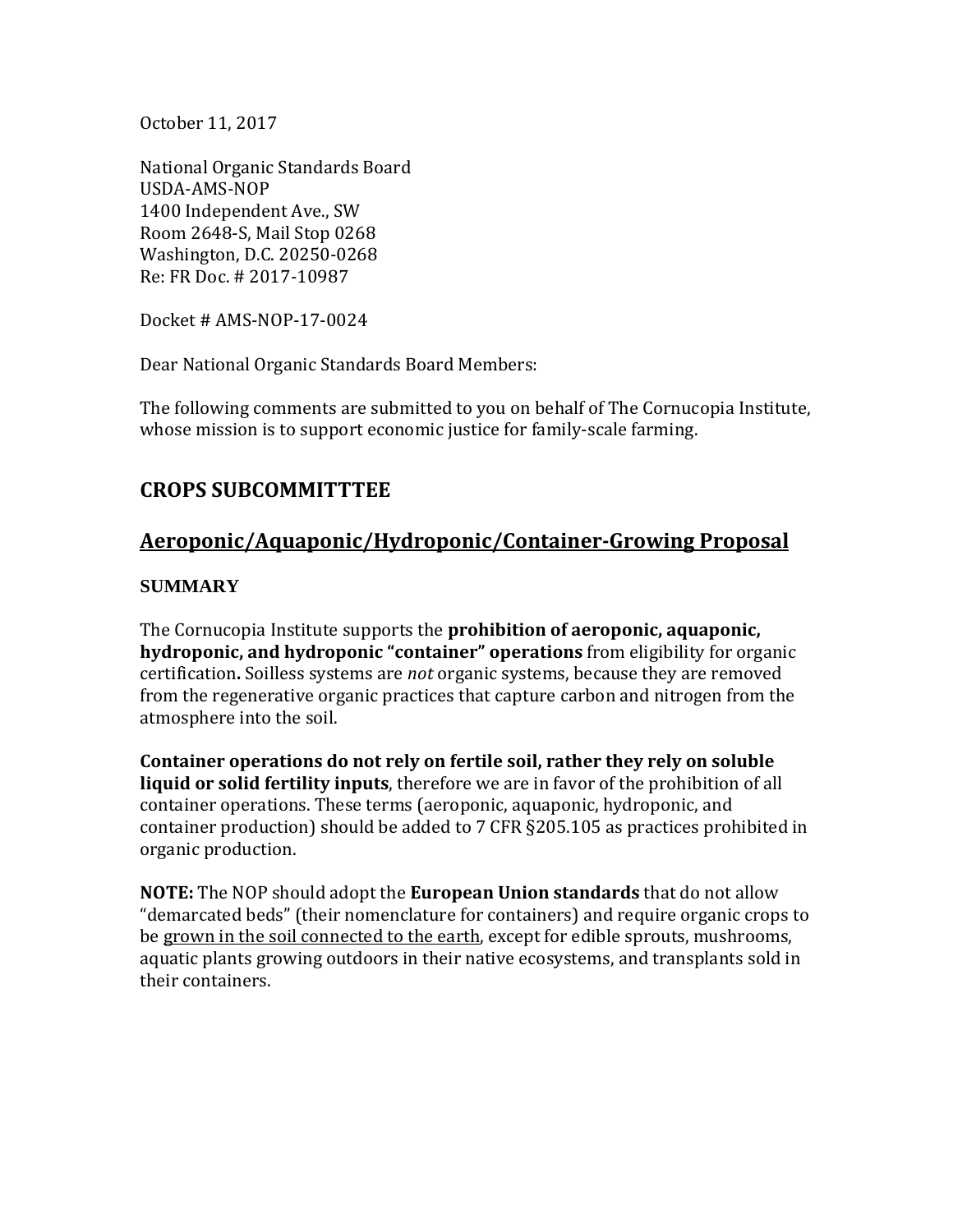### *Container Production Proposal:*

Subcommittee vote, container production:

Motion that for container production to be certified organic, a limit of 20% of the plants' nitrogen requirement can be supplied by liquid feeding, and a limit of 50% of the plants' nitrogen requirement can be added to the container after the crop has been planted. For perennials, the nitrogen feeding limit is calculated on an annual basis. Transplants, ornamentals, herbs, sprouts, fodder, and aquatic plants are exempted from these requirements. Motion by: Francis Thicke, Seconded by: Steve Ela Yes: 6 No: 3 Abstain: 0 Absent: 0 Recuse: 0

Subcommittee vote, hydroponics:

Motion that any container production system that does not meet the standard of a limit of 20% of the plants' nitrogen requirement being supplied by liquid feeding, and a limit of 50% of the plants' nitrogen requirement being added to the container after the crop has been planted is defined as hydroponic and should not be allowed to be certified organic. For perennials, the nitrogen feeding limit is calculated on an annual basis. Transplants, ornamentals, herbs, sprouts, fodder, and aquatic plants are exempted from these requirements.

Motion by: Jesse Buie, Seconded by: Dave Mortensen Yes: 6 No: 3 Abstain: 0 Absent: 0 Recuse: 0

#### *Rationale:*

- $\triangleright$  Eliot Coleman: "I vote for real organic: grown on a biologically active fertile soil connected to the earth and illuminated by the sun. There should be no containers except for traditional seedling production. Why not? If you do it right, it works perfectly. I don't think we should let anyone into "organic" unless they do it right. The movement needs to be grown by becoming better not just bigger." Coleman is a popular author of books on organic growing and a widely recognized leader in the organic movement, currently farming in Maine.
- $\triangleright$  John Ikerd: "Industrial agriculture will attempt to either destroy or co-opt and absorb any movement that threatens its supremacy. The ecological, social, and economic integrity of organic foods depends on the willingness of certifiers to give *ethics* priority over *profits*. Those who do so risk being labeled naïve, idealistic, or unrealistic. But, like it or not, *ethics* is the driving force of the organic food movement: to create a permanent, sustainable food system that is essential for humanity's survival. The organic food movement must remain true to its purpose; it must not sacrifice its soul." Dr. Ikerd is an emeritus professor of agricultural economics from the University of Missouri and serves on The Cornucopia Institute's Policy Advisory Panel.
- Bart Hall-Bayer: "*Hydroponics is utterly impossible to inspect for organic certification***.** When you move away from soil and land-based systems, 'organic' becomes purely a question of materials. Are they approved or not. *You can shift from 'organic' materials to conventional ones with almost zero effort.* And when an inspection looms it's easy to shift back. Not only that, you can *easily include neonic systemic insecticides in the watering solution*. Neonics are particularly effective against aphids, a monumental problem in greenhouses,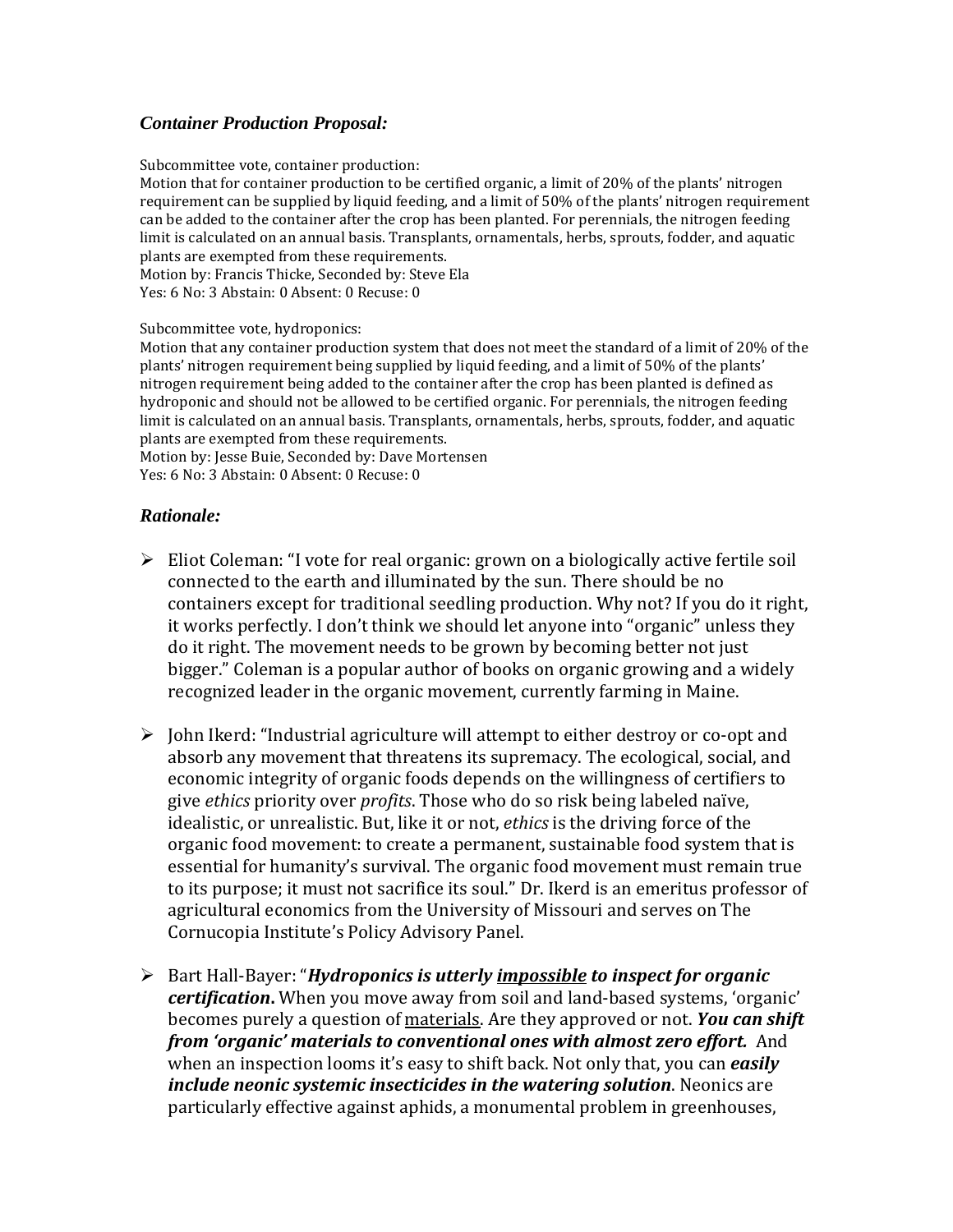particularly those producing lettuces and peppers. **The risk factor for cheating with hydroponic operations is astounding**. Without a regime of bi-weekly unannounced inspections -- at grower expense -- there is not really any possibility of ensuring the organic 'integrity' of any produce from such operations." Hall-Bayer is a soil chemist, professional agronomist and organic certification inspector.

- $\triangleright$  The NOSB/NOP does not have the authority to modify the elements of the Organic Foods Production Act (OFPA) that specifically reference soil-based production as an integral requirement, including the Organic Plan, which requires farmers to "foster soil fertility." When management of the soil is not the "primary" source of fertility, that operation is violating a mandatory part of OFPA. The adoption of regulatory language incompatible with OFPA would likely lead to a legal challenge.
- Allowing soilless, hydroponic/container growing to be labeled "organic" would conflict with international standards. The European Union (EU), Mexico, Japan, and Canada do not allow hydroponic/container growing. This situation has forced the U.S to create a specific hydroponics exception in its trade agreement with Canada. **Unlawful and extreme variations in certification requirements create consumer confusion and undermine the integrity of the organic label, ultimately weakening organic markets, worldwide.**
- **Allowing year-round imports from countries where hydroponic/container growing cannot legally be sold as organic, and then labeling and selling that produce as organic in this country, undercuts legitimate U.S. organic farmers.** It is wrong and patently illegal under the Organic Foods Production Act and the current regulations.
- $\triangleright$  The key to nutritious produce is healthy soil. A mantra for the organic community is: "Feed the soil, not the plant." Organic farming methods return organic matter into the soil, feeding billions of species in the soil, which then provide plants with nutrients from the mineral fractions of the soil. OFPA makes clear that managing soil health is central to organic agricultural systems, as evidenced by the inclusion of details about what is expected by organic farmers as they design their annual crop and animal production system plans.

From OFPA: "An organic plan shall contain provisions designed to foster soil fertility primarily through the management of the organic content of the soil through proper tillage, crop rotation, and manuring."

 $\triangleright$  Attempts by some certifiers, the OTA, and the hydroponic container lobby to distinguish soilless container systems from other hydroponic systems are not scientifically supported. All production systems have "biology" in the system. In fact, recirculating systems use ozone to reduce/kill biological activity that is "out of balance." "Too much biology" in the soil is unheard of. Whether or not fertilizers are added in a soluble form, or solubilized by bacteria, is irrelevant.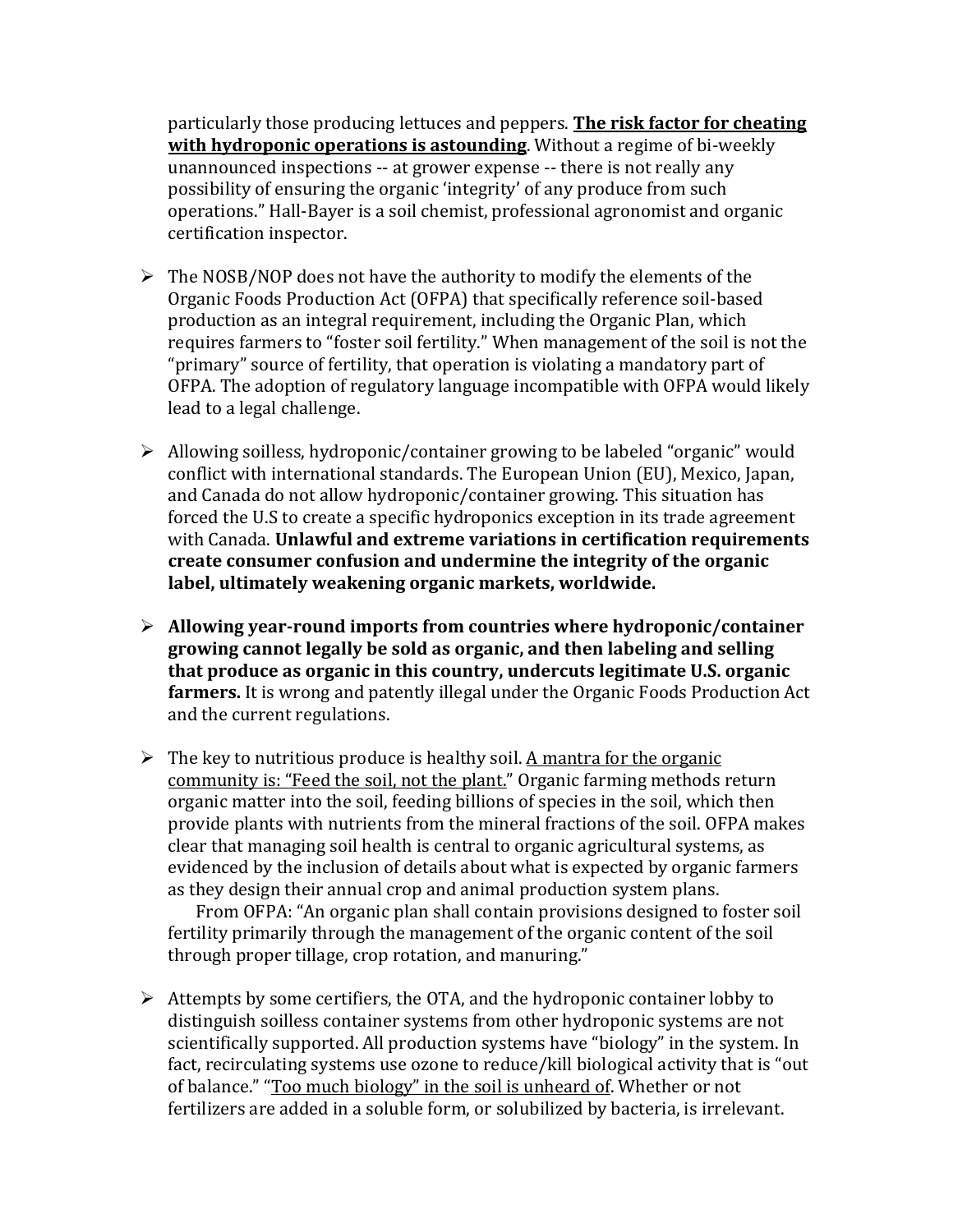- $\triangleright$  Organic farmers work with natural nutrient cycles, challenging the prevalent industrial, input-based model of agriculture. Organic certification standards require on-farm practices that foster soil health by means of managing crop residue, manures, composting, and cover cropping. Regenerative agriculture, which includes carbon soil sequestration, is not being practiced in hydroponic/container systems.
- $\triangleright$  Many hydroponic container systems primarily depend on conventionally grown hydrolyzed soybeans, undoubtedly Roundup®-ready/GMO, prohibited in organics. These systems depend on unsustainable soybean farming for their fertility. Any claims that hydrolyzed soybeans are non-GMO cannot be confirmed through testing, because DNA is denatured under the high temperatures and strong acid incurred during soybean hydrolysis.
- $\triangleright$  Contrary to information in the Task Force Hydroponic and Aquaponic Subcommittee's report, the scientific literature does not support the claim that compost tea is a significant source of plant nutrition. The primary source of nutrients provided in hydroponic/container systems comes from continuously added liquid nutrients that are highly processed and should be considered synthetic (i.e., the process of producing hydrolyzed soybeans requires boiling for hours in acid).
- Hydroponic/container growing is neither legal nor "sustainable." For example, the process of mining peat to fill containers involves draining increasingly rare wetland bogs, removing surface vegetation, and driving over these ecosystems with heavy vacuum harvesters. Scientists have described wetland peat bogs to be as important and fragile as rainforests, harboring many highly specialized, rare native plants. Much like fossil fuels, they are the result of thousands of years of captured atmospheric carbon. Driscoll's and industries that grow in peat moss, in fact, do not represent a "Coalition for Sustainable Organics," despite the self-serving title given to the group they founded and fund.
- $\triangleright$  Claims of less water use are questionable in container systems. In addition, production for the entire country need not come from desert regions where most of the container production is currently located. The focus on comparable water use is an intentional distraction from the question of whether hydroponic growing is legally organic. Any legitimate, potential water conservation has to be balanced against significantly higher energy costs in many of the hydroponic operating models.
- $\triangleright$  Prior to this debate, most container growers referred to their own systems as "hydroponic." In scientific literature, and trade publications not focused on the organic debate within the organic industry, it still is.